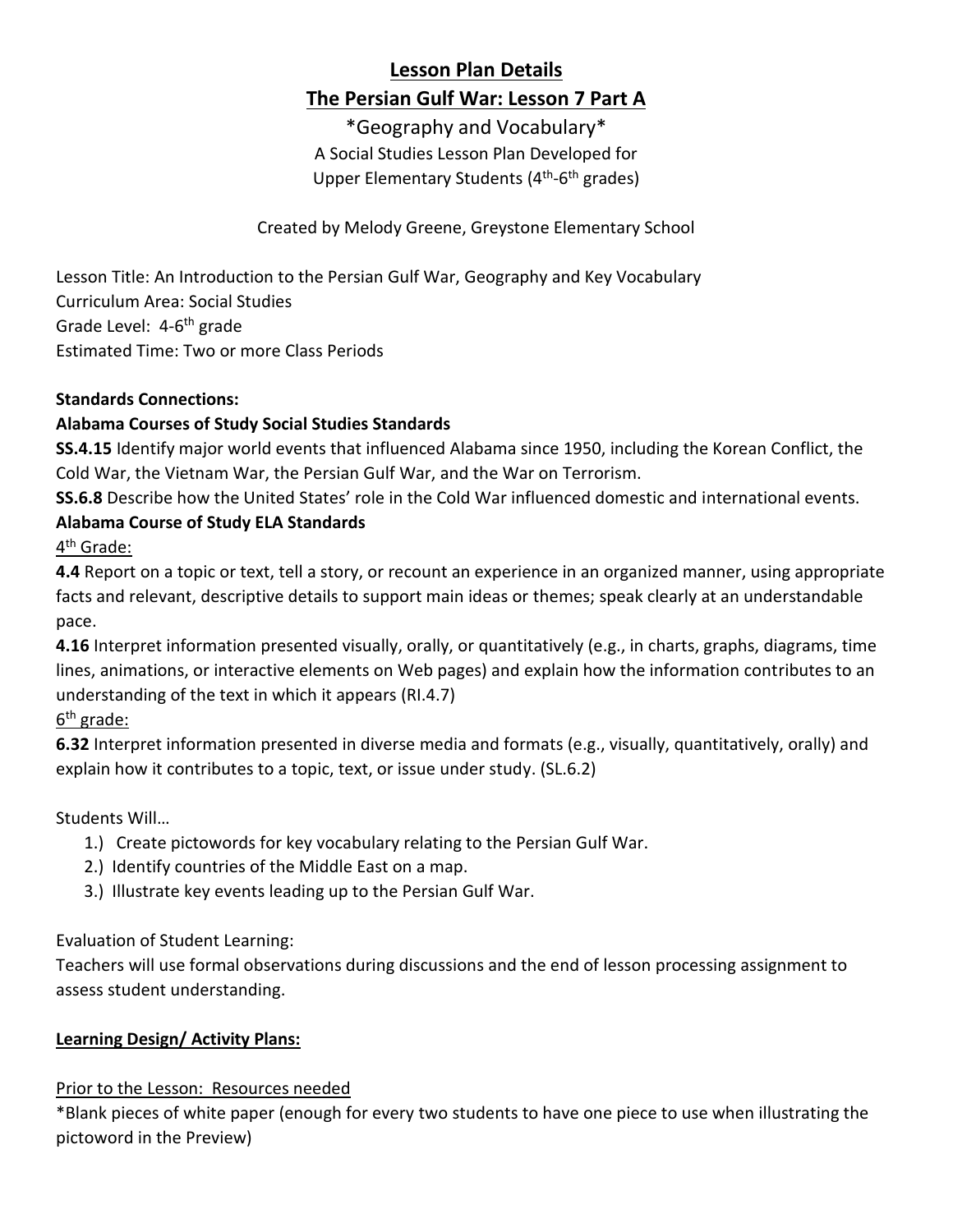## \*Print for each student: [Doodle Notes Student Handout](https://docs.wixstatic.com/ugd/3aa6e6_5a654788b2c0498690dd392de9ef11c7.pdf)

#### Print for cutting into strips:

[\\*Vocabulary Activity](https://docs.wixstatic.com/ugd/3aa6e6_c9018dc2db0f44ba9a95b3a964c7313e.pdf) Word Strips: print 1-2 copies depending on class size. There are 6 word strips on this page. The page needs to be cut into the strips prior to the lesson. Each group of 4 students will be given one word strip to use for making pictowords.

[\\*Doodle Notes Challenge](https://docs.wixstatic.com/ugd/3aa6e6_37d9765c340a4732bd4aa02022a058d3.pdf) Strips. These need to be cut and like questions put in stacks for students to get and share during this part of the lesson. Every group needs every question. So, 15 copies would be enough for a class of 30 students.

#### **Lesson Procedures:**

\*Prior to the lesson, place students in pairs.

#### **Part I- Preview:**

1.) Show students the picture of isolationism found below in the example. Cover up the explanation. Ask students to turn to talk with their partner about what the first "I" is doing in the word picture. Below is an example.

\*Note: A non-tech option would be to write the word on the board in the same configuration as the example.



Ask students how the organization of the letters shows the meaning of the word. What might isolationism mean based on the letters in the picture? (The "I" is by itself. Isolationism is a foreign policy where a country is staying out of conflict with other nations. This is an example of a pictoword.)

\*\*\*A pictoword is a word picture that shows the meaning. Another example is below ...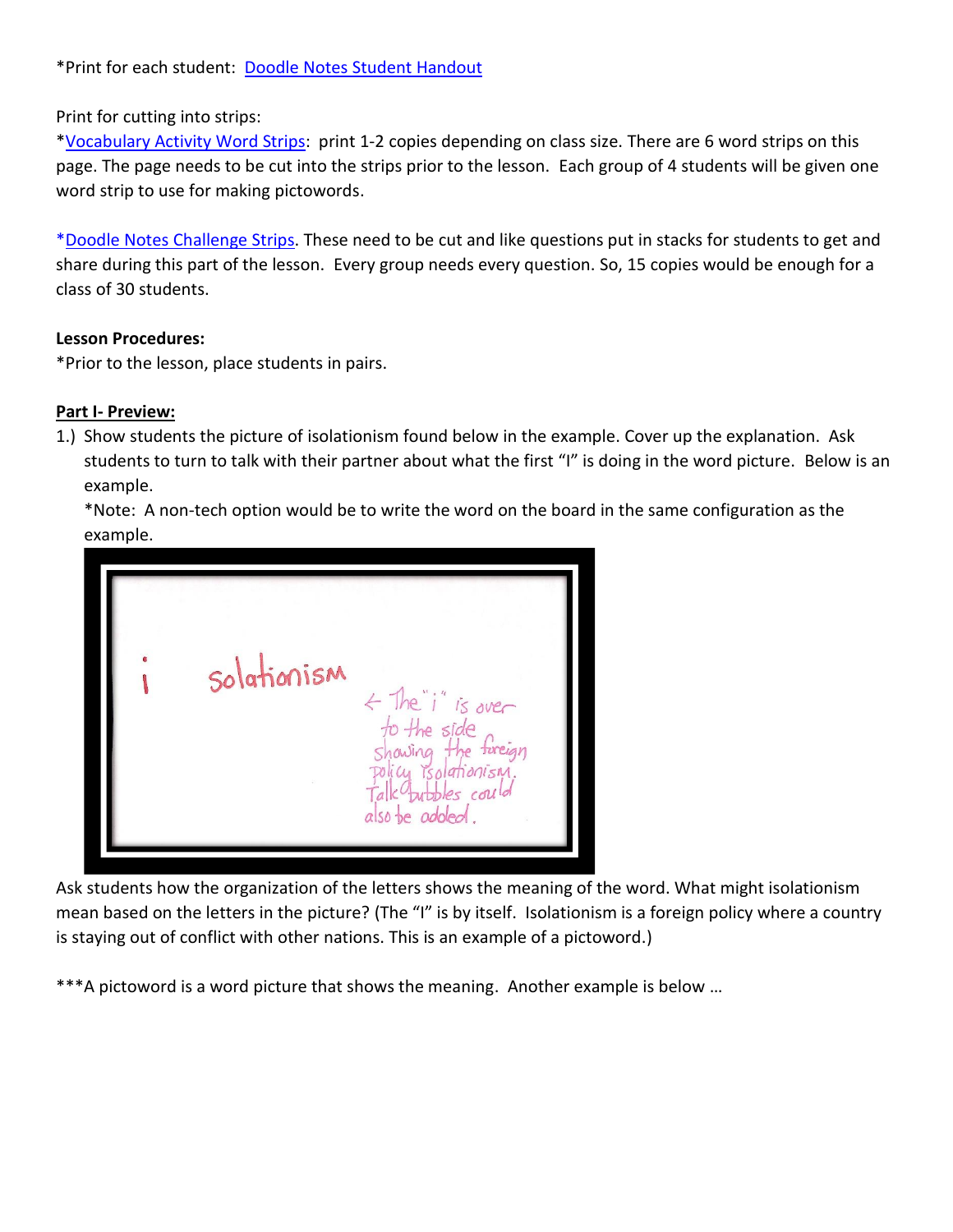

2.) Pair two pairs together to make a group of 4. Each group of 4 will be given one of the word strips from the Vocabulary Activity and two pieces of blank paper. Ask students to create a pictoword to show the meaning of the word that they have been given. Students may work as a group of 4 and draw two illustrations of the pictoword (so that you don't have kids just sitting while one colors) or each pair may design their own pictoword of the word that their group of four was assigned.

\*Sometimes it is easiest to make the letter act as characters or people. They can hold up flags or talk. Other times, the letters might be an object or be grouped in a way to show meaning.

3.) Allow 10 minutes for each group to decide and illustrate (more time if needed). Call on one group at a time to show their pictoword. Ask groups to discuss the meaning of the word based on the picture. Hang up each word to use as a reference during Part II of the lesson.

#### **Part II: Doodle Notes Challenge**

- 1.) Students will work with their partner for this part of the lesson. Make sure every student has a "Doodle Notes Student Handout" and that the Doodle Notes Challenge strips are cut and placed in stacks in the front of the room.
- 2.) Project the Map of the Middle East found in the link below. Students can use any map of the Middle East for this activity.<https://www.worldatlas.com/webimage/countrys/asia/meoutl.htm>
- 3.) Students will follow the procedure below:

#### **Student Directions**

- **a) Send one partner to the front of the room to take Questions 1 and 2.**
- **b) Work with your partner to complete the task on the question strip.**
- **c) For every two question strips completed, check in with the teacher.**
- **d) Continue working until you have complete all question strips.**
- **e) If you finish before the rest of the class, work on adding color to your Doodle Notes.**

\*You may choose to complete the first question strip with the class. This is a teacher best-practice and suggested.